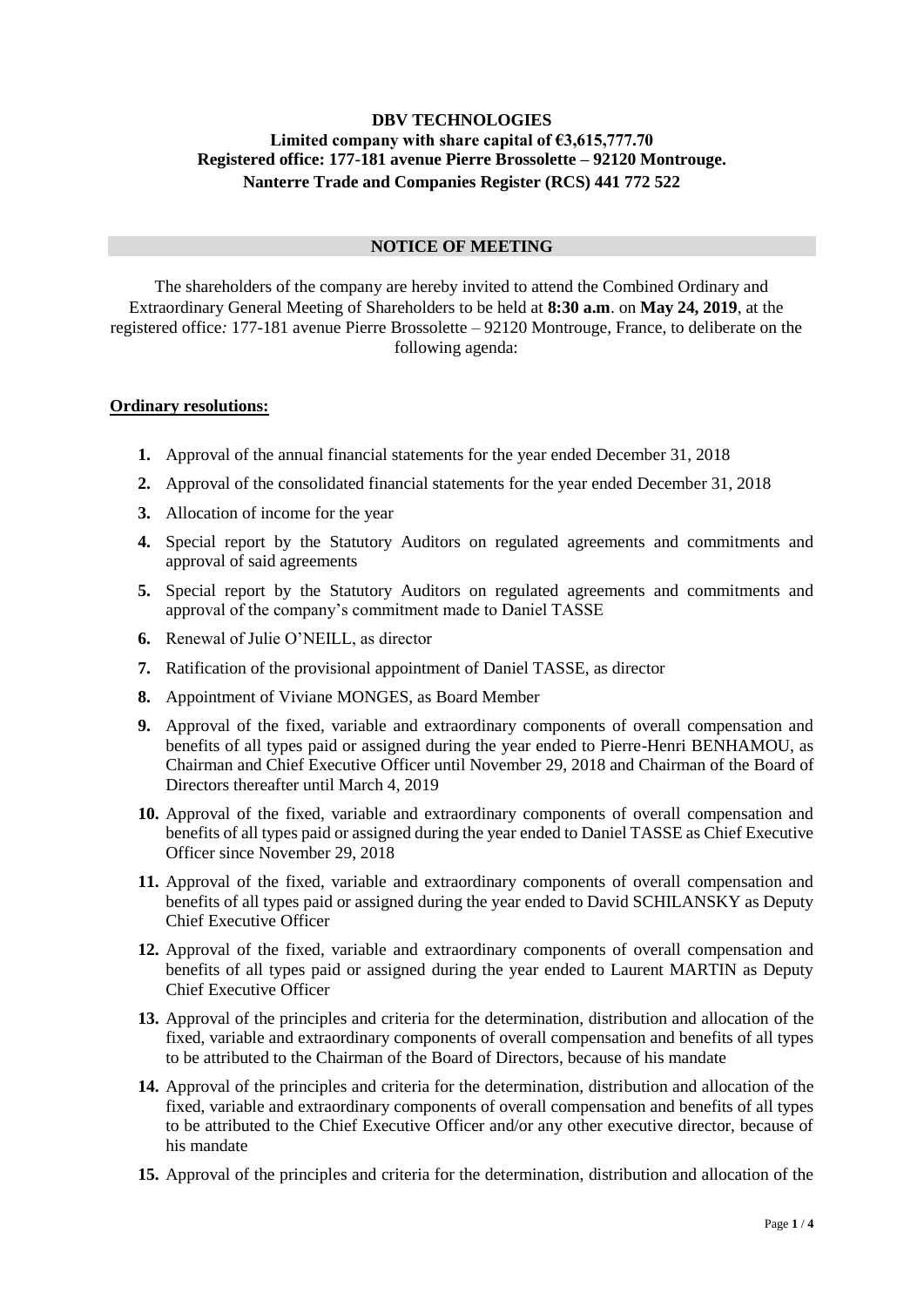fixed, variable and extraordinary components of overall compensation and benefits of all types to be attributed to Deputy Chief Executive Officers, because of their mandate;

**16.** Authorization to be granted to the Board of Directors for the company to buy back its own shares pursuant to Article L. 225-209 of the French Commercial Code, length of authorization, purpose, terms, and maximum amount, suspension during periods of public offering

## **Extraordinary resolutions:**

- **17.** Authorization to be granted to the Board of Directors for the company to cancel the shares bought back pursuant to Article L. 225-209 of the French Commercial Code, length of authorization, maximum amount, suspension during periods of public offering
- **18.** Delegation of powers to the Board of Directors to issue ordinary shares, giving, as necessary, access to ordinary shares or to the allocation of debt securities and/or securities giving access to ordinary shares with pre-emptive rights, duration of delegation, maximum par value amount of the capital increase, option to offer non-subscribed shares to the public, suspension during periods of public offering,
- **19.** Delegation of powers to the Board of Directors to issue ordinary shares, giving, as necessary, access to ordinary shares and/or to the allocation of debt securities and/or securities giving access to ordinary shares, without pre-emptive rights and/or in consideration of securities granted as part of a public exchange offer, duration of delegation, maximum par value of the capital increase, issue price, option to limit the total amount of subscriptions or redistribute nonsubscribed securities, suspension during periods of public offering,
- **20.** Delegation of powers to the Board of Directors to issue ordinary shares, giving, as necessary, access to ordinary shares and/or to the allocation of debt securities and/or securities giving access to ordinary shares, without pre-emptive rights by an offering covered by paragraph II of Article L.411-2 of the French Monetary and Financial Code, duration of the authorization, maximum par value amount of the capital increase, issue price, option to limit the total amount of subscriptions or redistribute non-subscribed securities, suspension during periods of public offering,
- **21.** Authorization, in the event of issue without pre-emptive rights, to set the issue price according to the terms set by the General Meeting, within a limit of 10% of the capital per year,
- **22.** Delegation of powers to the Board of Directors to issue ordinary shares, giving, if applicable, access to ordinary shares and/or the allocation of debt securities (of the company or a group company) and/or securities giving access to ordinary shares (of the company or a group company), with cancellation of preferential subscription rights reserved for categories of persons with certain characteristics, duration of the delegation, maximum nominal amount of the capital increase, issue price, option to limit the total amount of subscriptions or redistribute non-subscribed securities, suspension during periods of public offering
- **23.** Authorization to increase the total amount of issues
- **24.** Overall limitation of the maximum amounts of delegations envisaged under the Nineteenth, Twentieth and Twenty-second Resolutions of this Meeting,
- **25.** Delegation of powers to the Board of Directors to issue stock warrants (BSA), subscription and/or acquisition of new and/or existing stock warrants (BSAANE) and/or subscription and/or acquisition of new and/or existing redeemable stock warrants (BSAAR) with cancellation of preferential subscription rights, reserved for a category of persons, maximum nominal amount of the capital increase, duration of the delegation, exercise price, suspension during periods of public offering
- **26.** Delegation of powers to the Board of Directors to increase the share capital by the issue of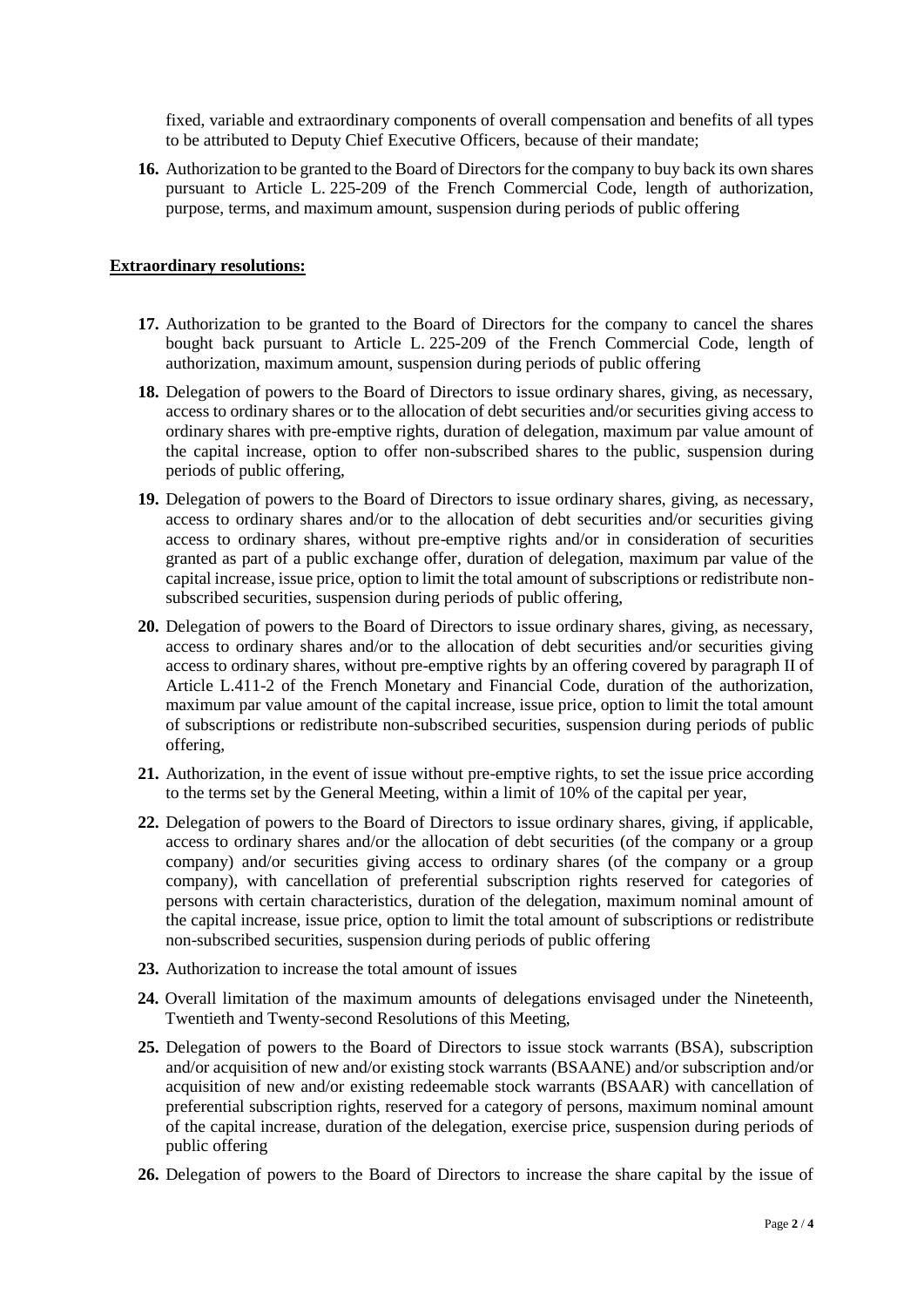ordinary shares and/or securities giving access to capital, with cancellation of preferential subscription rights to the members of a company savings plan pursuant to Articles L. 3332-18 et seq. of the Labor Code, duration of the delegation, maximum nominal amount of the capital increase, issue price, option to award bonus shares pursuant to Article L. 3332-21 of the Labor Code

- **27.** Authorization to be granted to the Board of Directors to allocate free existing and/or future shares to members of staff and/or certain corporate officers of the company or related companies or economic interest groups, with shareholders waiving their preferential subscription rights, duration of the delegation, maximum amount, duration of vesting periods specifically in respect of invalidity and, if applicable, holding periods
- **28.** Authorization to be granted to the Board of Directors to grant share subscription and/or purchase options (stock options) to members of staff and/or certain corporate officers of the company or related companies or economic interest groups, with shareholders waiving their preferential subscription rights, duration of the delegation, maximum amount, exercise price, maximum term of the option
- **29.** Authorization to be granted to the Board of Directors to lift the attendance condition for the exercise of stock options assigned on the basis of the  $31<sup>st</sup>$  extraordinary resolution of the Combined Ordinary and Extraordinary General Meeting held on June 22, 2018
- **30.** Powers to complete formalities

**\*\*\*\*\***

# **Terms and Conditions of Participation**

The Shareholders' Meeting is open to all shareholders regardless of the number of shares they hold.

The only shareholders who may participate in the Shareholders' Meeting are those who can demonstrate that they hold a registered account of shares in their name or in the name of the intermediary registered for their account on the second business day preceding the Shareholders' Meeting, in this case on **May 22, 2019**, at midnight Paris time:

- either in the registered share accounts kept by the company,
- or in the bearer share accounts kept by the authorized intermediate.

For registered shareholders, simply registering in a share account according to the terms set out above allows them to participate in the Shareholders' Meeting.

For bearer shareholders, the registration of the shares in the bearer share accounts is established by a shareholding certificate issued by the bookkeeper. To participate in the Shareholders' Meeting, this shareholding certificate must be sent by the bookkeeper to Société Générale - Shareholders' Meeting Department - 32, rue du Champ de Tir - CS30812 - 44 308 Nantes Cedex 3 in order to obtain an admission card. Alternatively, the certification may be presented on the day of the Shareholders' Meeting by shareholders who have not received their admission card.

Shareholders who are unable to personally attend the Shareholders' Meeting may choose one of the following options:

a) Grant proxy to the person of their choice under the terms set out in Article L. 225-106 of the French Commercial Code;